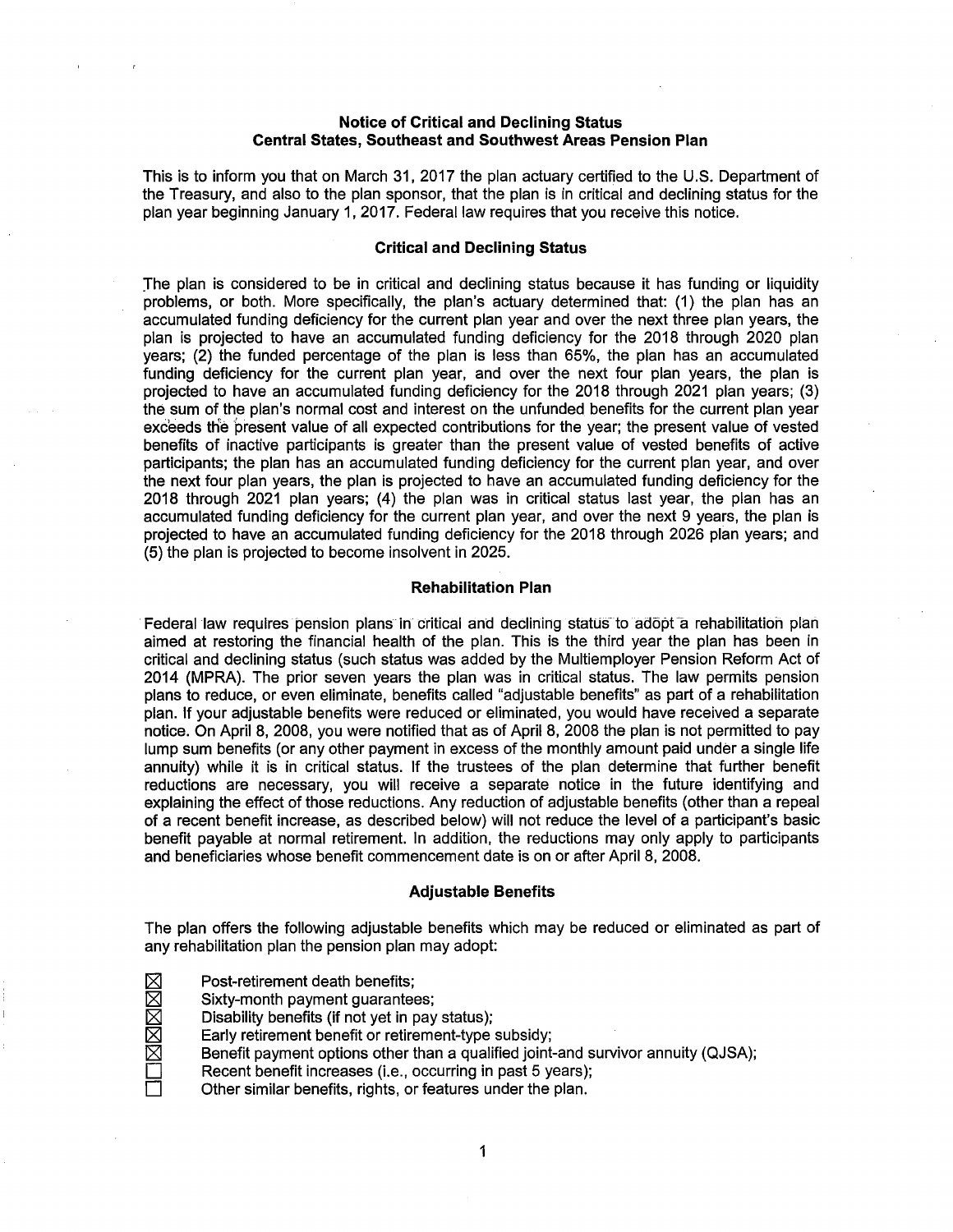# **Employer Surcharge**

The law requires that all contributing employers pay to the plan a surcharge to help correct the plan's financial situation. The amount of the surcharge is equal to a percentage of the amount an employer is otherwise required to contribute to the plan under the applicable collective bargaining agreement. With some exceptions, a 5% surcharge is applicable in the initial critical year and a 10% surcharge is applicable for each succeeding plan year thereafter in which the plan is in critical status.

### **Where to Get More Information**

 $\bar{z}$ 

For more information about this Notice, you may contact Thomas C. Nyhan, Executive Director, Central. States, Southeast and Southwest Areas Pension Plan, 9377 West Higgins Road, Rosemont, IL 60018, phone number 1-800-323-5000. You have a right to receive a copy of the rehabilitation plan from the plan.